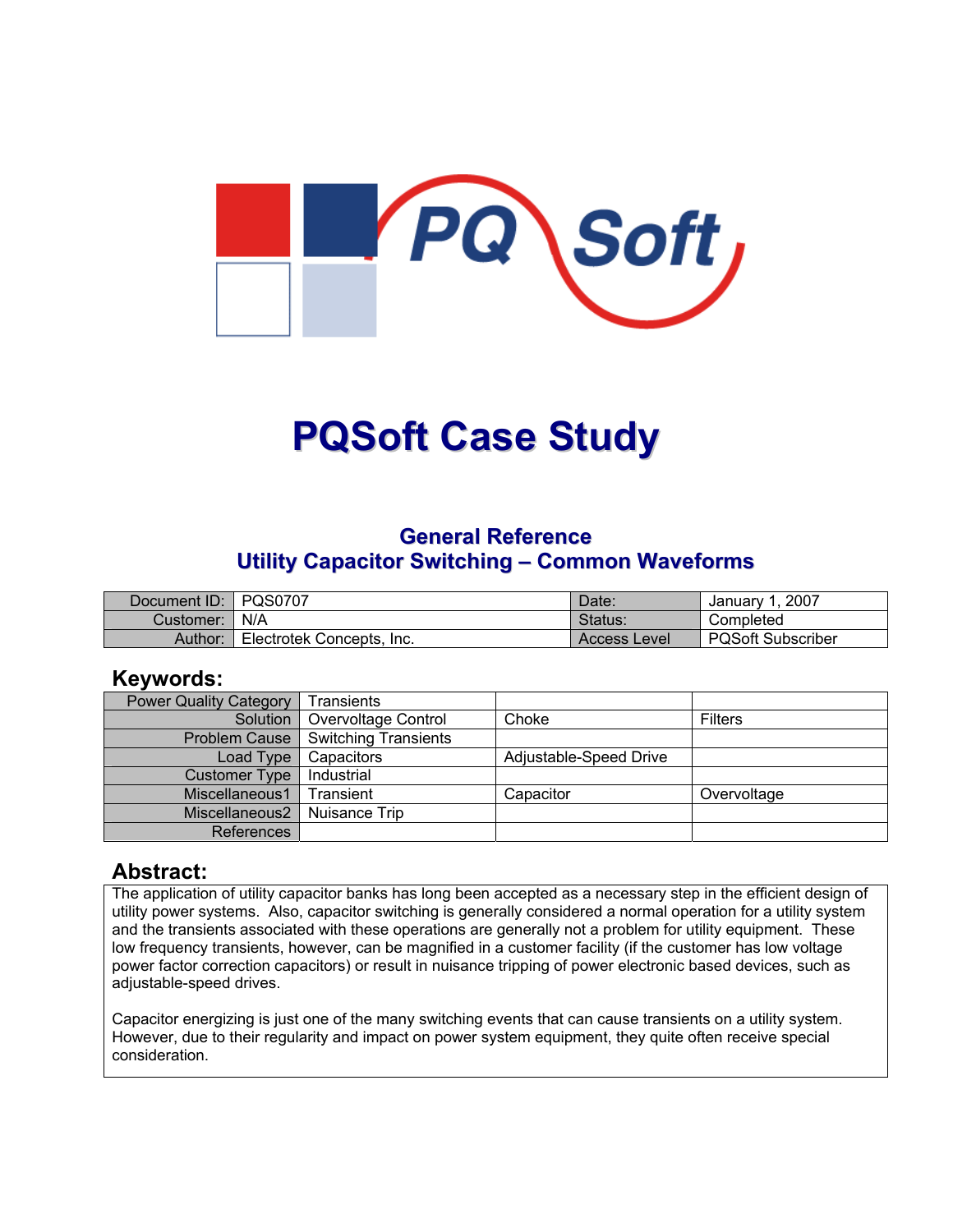# <span id="page-1-0"></span>**TABLE OF CONTENTS**

# **LIST OF FIGURES**

| Figure 6 - Customer secondary voltage waveform during utility capacitor bank energizing 6  |  |
|--------------------------------------------------------------------------------------------|--|
|                                                                                            |  |
|                                                                                            |  |
|                                                                                            |  |
| Figure 10 - Distribution feeder capacitor bank energizing/resonance current waveform 8     |  |
| Figure 11 - Distribution substation capacitor bank back-to-back switching voltage waveform |  |
|                                                                                            |  |
|                                                                                            |  |
|                                                                                            |  |

## **RELATED STANDARDS**

IEEE Standard 18-1992 IEEE Standard 1036-1992<br>ANSI/IEEE Standard C37.012-1979 ANS/IEEE C37.99-1990 ANSI/IEEE Standard C37.012-1979

# **GLOSSARY AND ACRONYMS**

| ASD        | Adjustable-Speed Drive                     |
|------------|--------------------------------------------|
| <b>PWM</b> | <b>Pulse Width Modulation</b>              |
| <b>MOV</b> | Metal Oxide Varistor                       |
| TVSS       | <b>Transient Voltage Surge Suppressors</b> |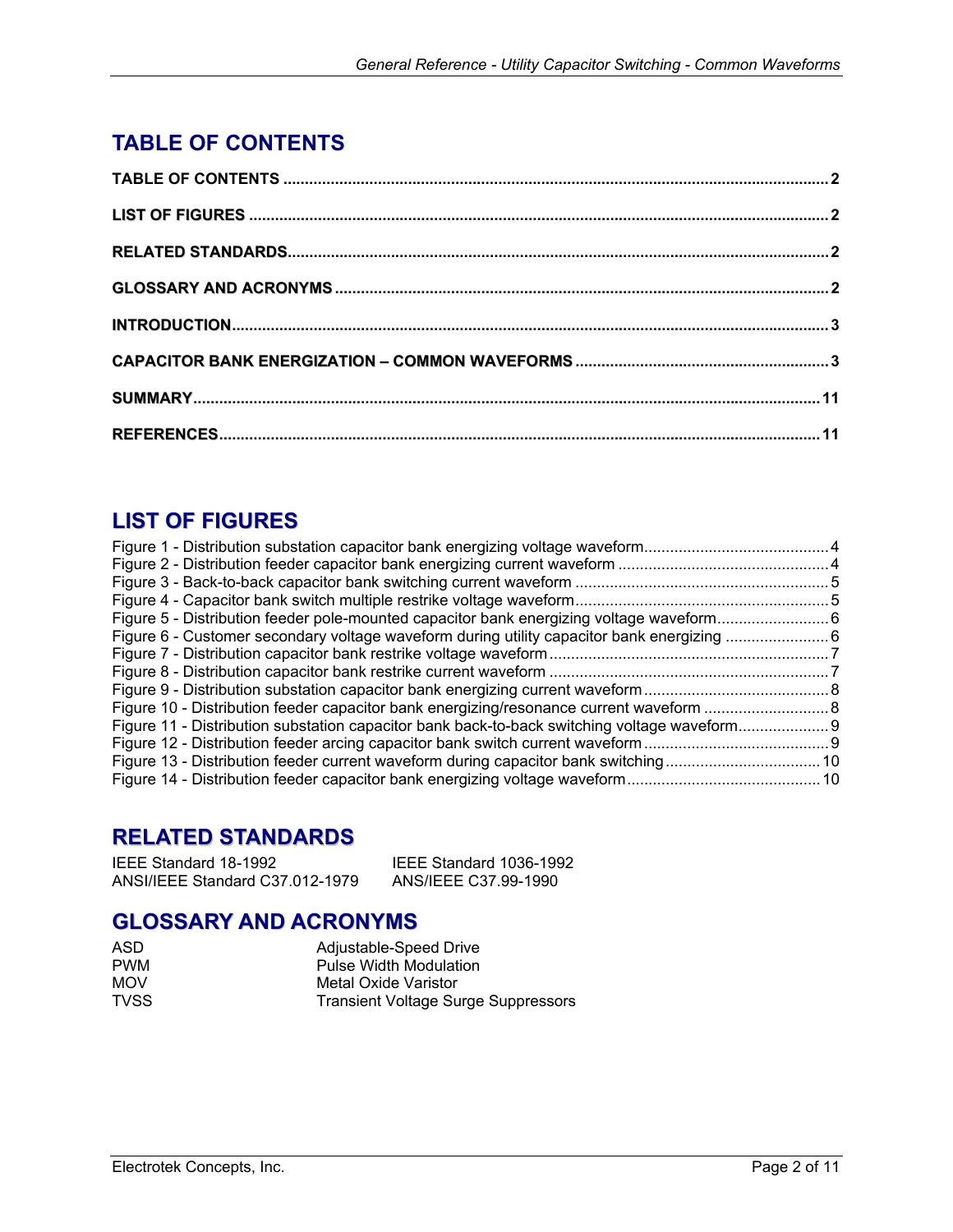### <span id="page-2-0"></span>**INTRODUCTION**

The application of utility capacitor banks has long been accepted as a necessary step in the efficient design of utility power systems. Also, capacitor switching is generally considered a normal operation for a utility system and the transients associated with these operations are generally not a problem for utility equipment. These low frequency transients, however, can be magnified in a customer facility (if the customer has low voltage power factor correction capacitors) or result in nuisance tripping of power electronic based devices, such as adjustable-speed drives (ASDs). Capacitor energizing is just one of the many switching events that can cause transients on a utility system. However, due to their regularity and impact on power system equipment, they quite often receive special consideration.

Transient overvoltages and overcurrents related to capacitor switching are classified by peak magnitude, frequency, and duration. These parameters are useful indices for evaluating potential impacts of these transients on power system equipment. The absolute peak voltage, which is dependent on the transient magnitude and the point on the fundamental frequency voltage waveform at which the event occurs, is important for dielectric breakdown evaluation. Some equipment and types of insulation, however, may also be sensitive to rates of change in voltage or current. The transient frequency, combined with the peak magnitude, can be used to estimate the rate of change.

There are a number of transient related concerns that are generally evaluated when transmission and distribution shunt capacitor banks are applied to the power system. These concerns include insulation withstand levels, switchgear ratings and capabilities, energy duties of protective devices, and system harmonic considerations. In addition, these considerations need to be extended to include customer facilities due to the increased use of power electronic based end-user equipment. Applications concerns often evaluated include:

- − overvoltages associated with normal capacitor energization.
- − open line/cable end transient overvoltages.
- − phase-to-phase transients at transformer terminations.
- − voltage magnification at lower voltage capacitor banks (including customer systems).
- arrester duties during restrike events.
- − current-limiting reactor requirements.
- − system frequency response and harmonic injection.
- − impact on sensitive customer power electronic loads.
- ferroresonance and dynamic overvoltage conditions.

Power quality symptoms related to utility capacitor switching include customer equipment damage or failure, nuisance tripping of ASDs or other process equipment, transient voltage surge suppressors (TVSS) failure, and computer network problems.

#### **CAPACITOR BANK ENERGIZATION – COMMON WAVEFORMS**

This section includes a number of representative transient power quality waveforms that deal with utility capacitor bank applications. Relevant information and waveform characteristics are also provided.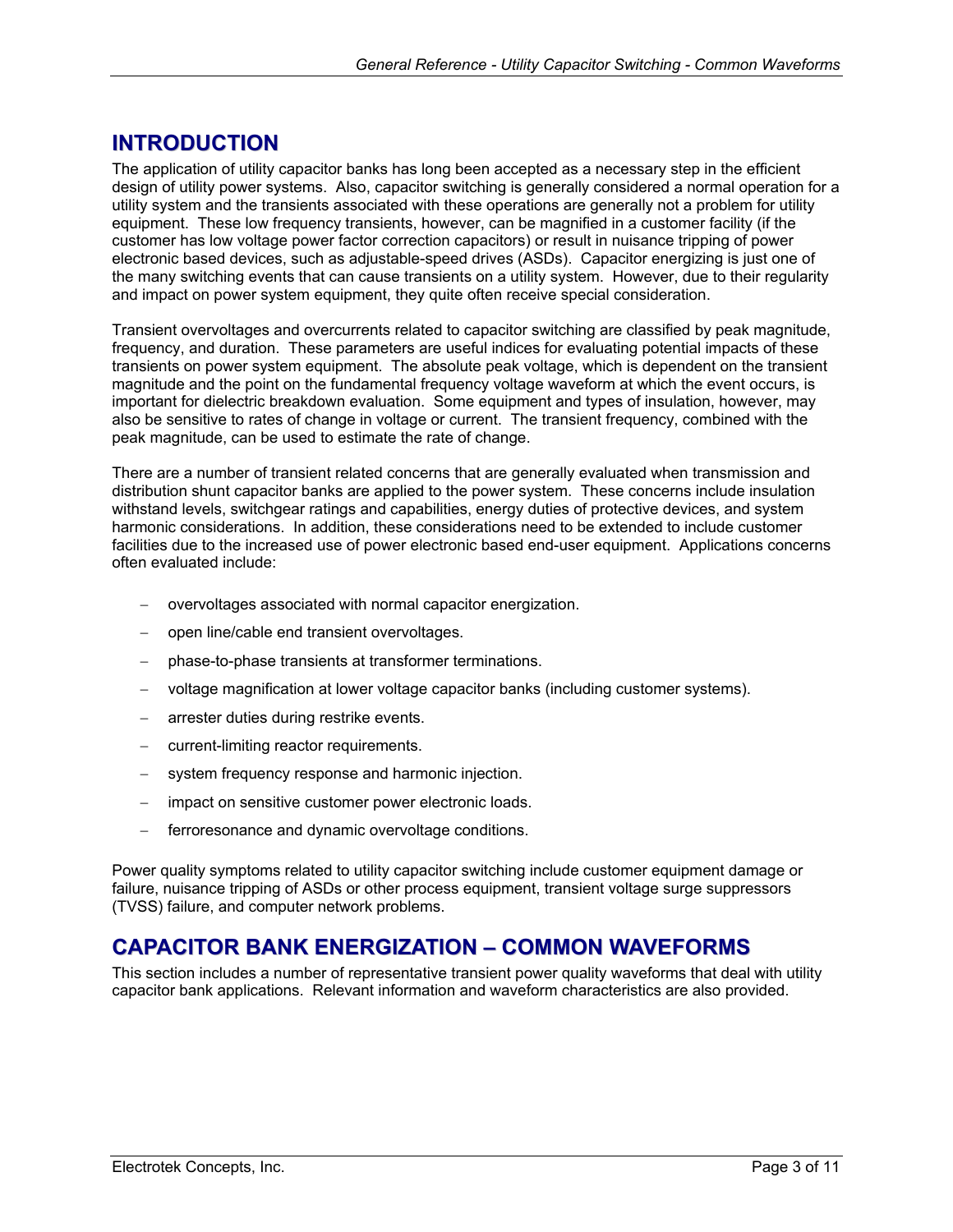<span id="page-3-0"></span>[Figure 1](#page-3-1) shows a measured 4.16kV distribution bus voltage waveform during a utility capacitor bank energizing event. The resulting transient voltage was 1.35 per-unit (135%) and steady-state voltage rise was approximately 1.2%.

<span id="page-3-1"></span>

**Figure 1 - Distribution substation capacitor bank energizing voltage waveform** 

[Figure 2](#page-3-2) shows a measured 13.8kV distribution feeder current waveform before-and-after energization of a pole-mounted 900 kVAr capacitor bank. Insertion of the bank creates a resonance that results in higher levels (13% THD) of current distortion.

<span id="page-3-2"></span>

**Figure 2 - Distribution feeder capacitor bank energizing current waveform**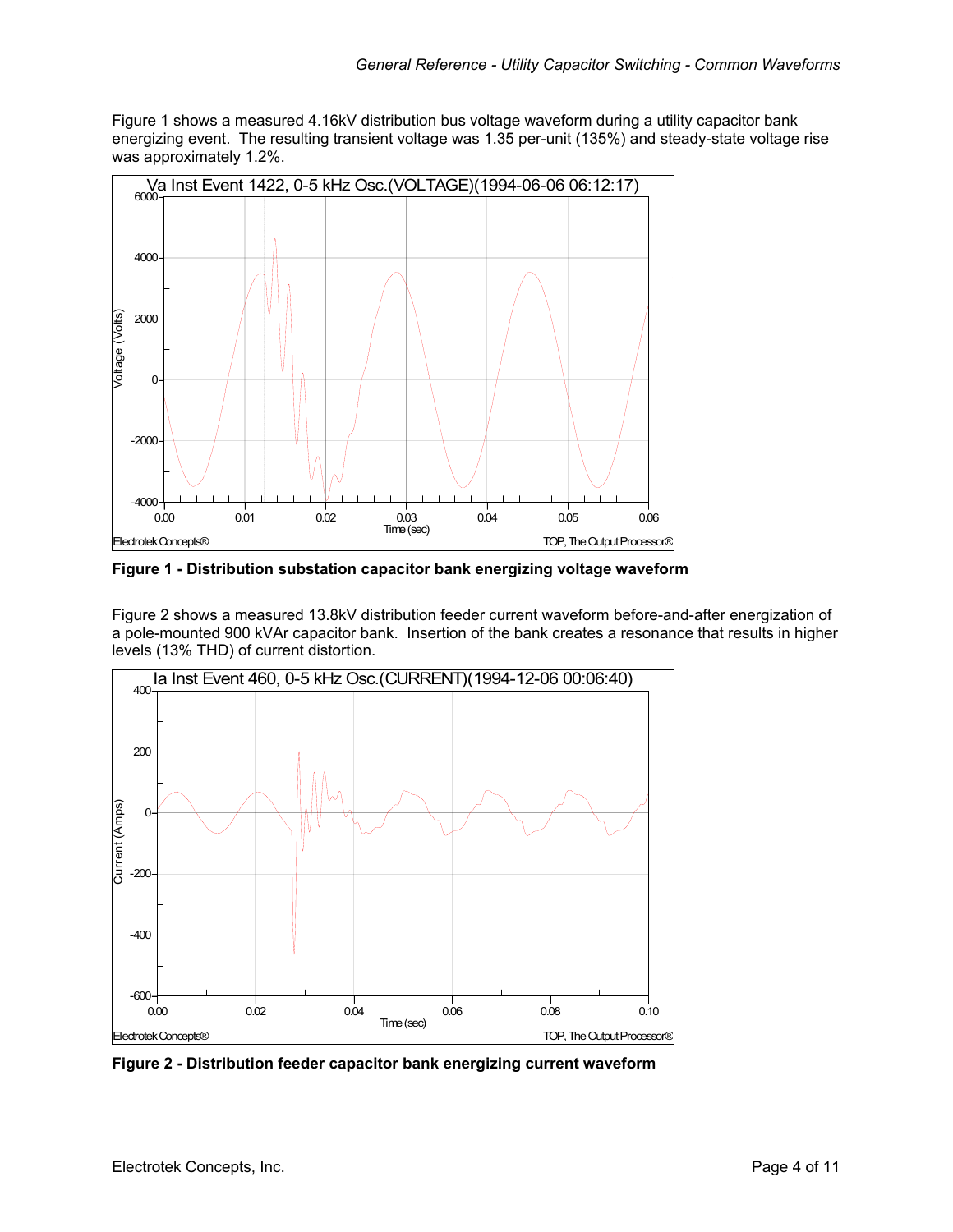<span id="page-4-0"></span>[Figure 3](#page-4-1) shows a measured 23kV distribution feeder current waveform during back-to-back switching of two 1.8 MVAr capacitor banks. The conductor between the capacitor banks is approximately 4200 feet of 336 MCM aluminum tree wire.

<span id="page-4-1"></span>

**Figure 3 - Back-to-back capacitor bank switching current waveform** 

[Figure 4](#page-4-2) shows a measured distribution substation bus voltage waveform during a multiple restrike event on a 34.5kV capacitor bank switch. The worst-case transient overvoltage was approximately 1.55 perunit (155%). MOV arresters were installed on the substation transformer.

<span id="page-4-2"></span>

**Figure 4 - Capacitor bank switch multiple restrike voltage waveform**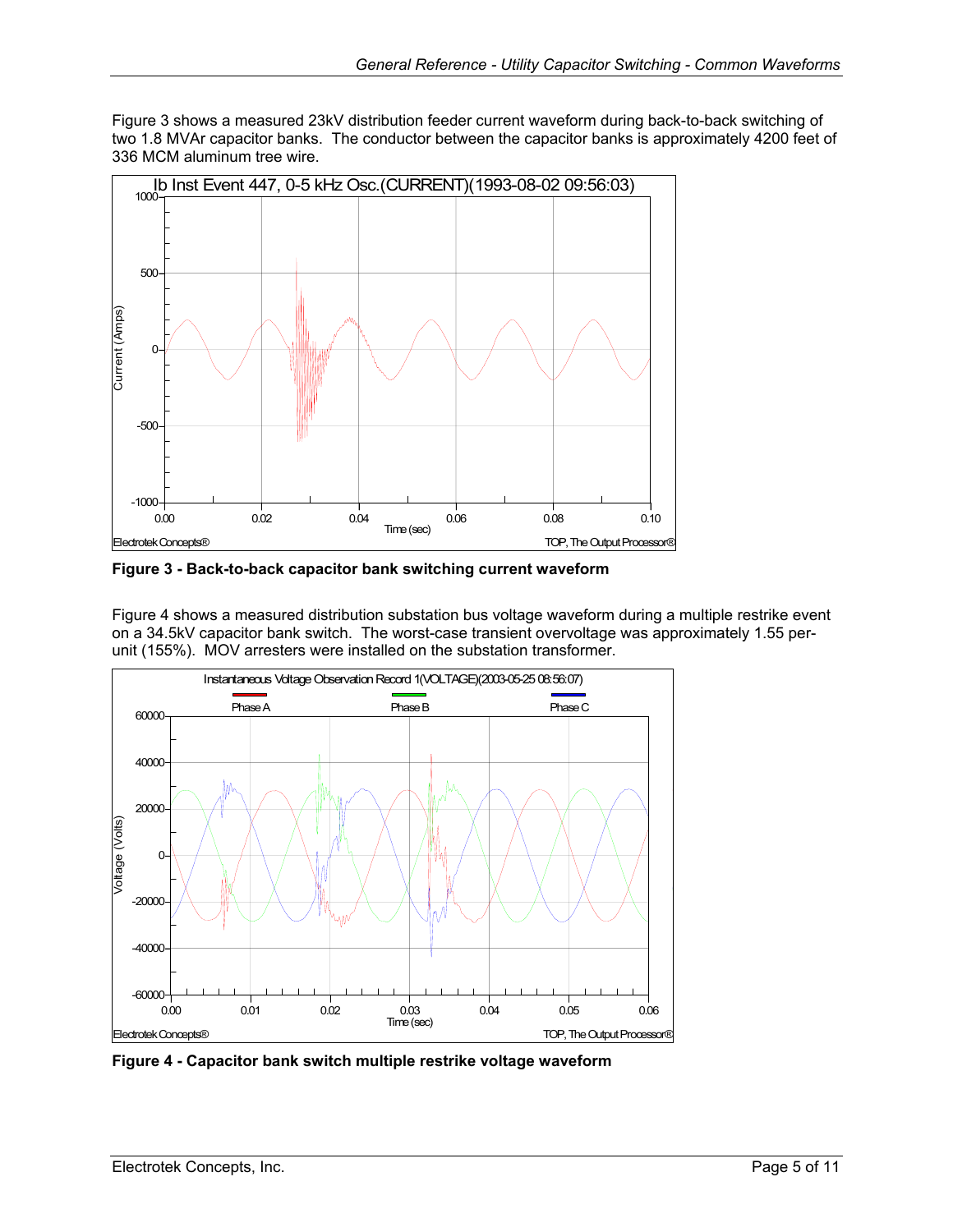<span id="page-5-0"></span>[Figure 5](#page-5-1) shows a measured voltage waveform during the energization of a 300 kVAr, 15kV distribution feeder capacitor bank. The long pole span (time between phases closing) is because the capacitor bank is switched with three single-phase oil switches.

<span id="page-5-1"></span>

**Figure 5 - Distribution feeder pole-mounted capacitor bank energizing voltage waveform** 

[Figure 6](#page-5-2) shows a simulated customer secondary bus voltage waveform (≈3.0 per-unit) during utility distribution substation capacitor bank switching. The customer has power factor capacitors (no arresters) and voltage magnification occurs.

<span id="page-5-2"></span>

**Figure 6 - Customer secondary voltage waveform during utility capacitor bank energizing**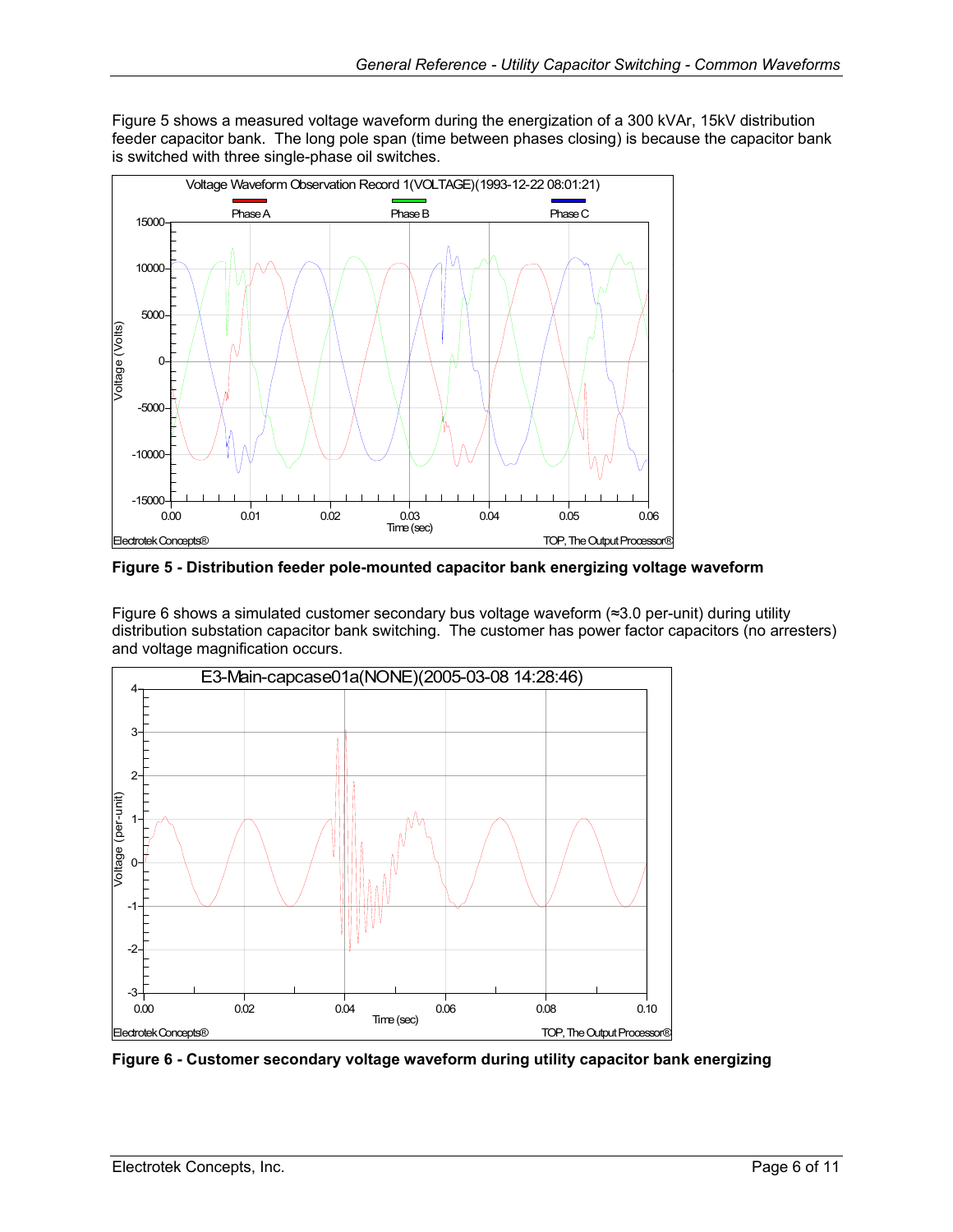<span id="page-6-0"></span>[Figure 7](#page-6-1) shows a measured distribution bus voltage waveform during a multiple restrike event on a 34.5kV capacitor bank. The bank is protected with MOV arresters and the worst-case transient voltage was approximately 1.98 per-unit (198%).

<span id="page-6-1"></span>

**Figure 7 - Distribution capacitor bank restrike voltage waveform**

[Figure 8](#page-6-2) shows a measured distribution substation transformer secondary current waveform during a multiple restrike event (see corresponding voltage waveforms in **Error! Reference source not found.**) on a 34.5kV capacitor bank. The bank is protected with MOV ar[resters.](#page-7-1) 

<span id="page-6-2"></span>

**Figure 8 - Distribution capacitor bank restrike current waveform**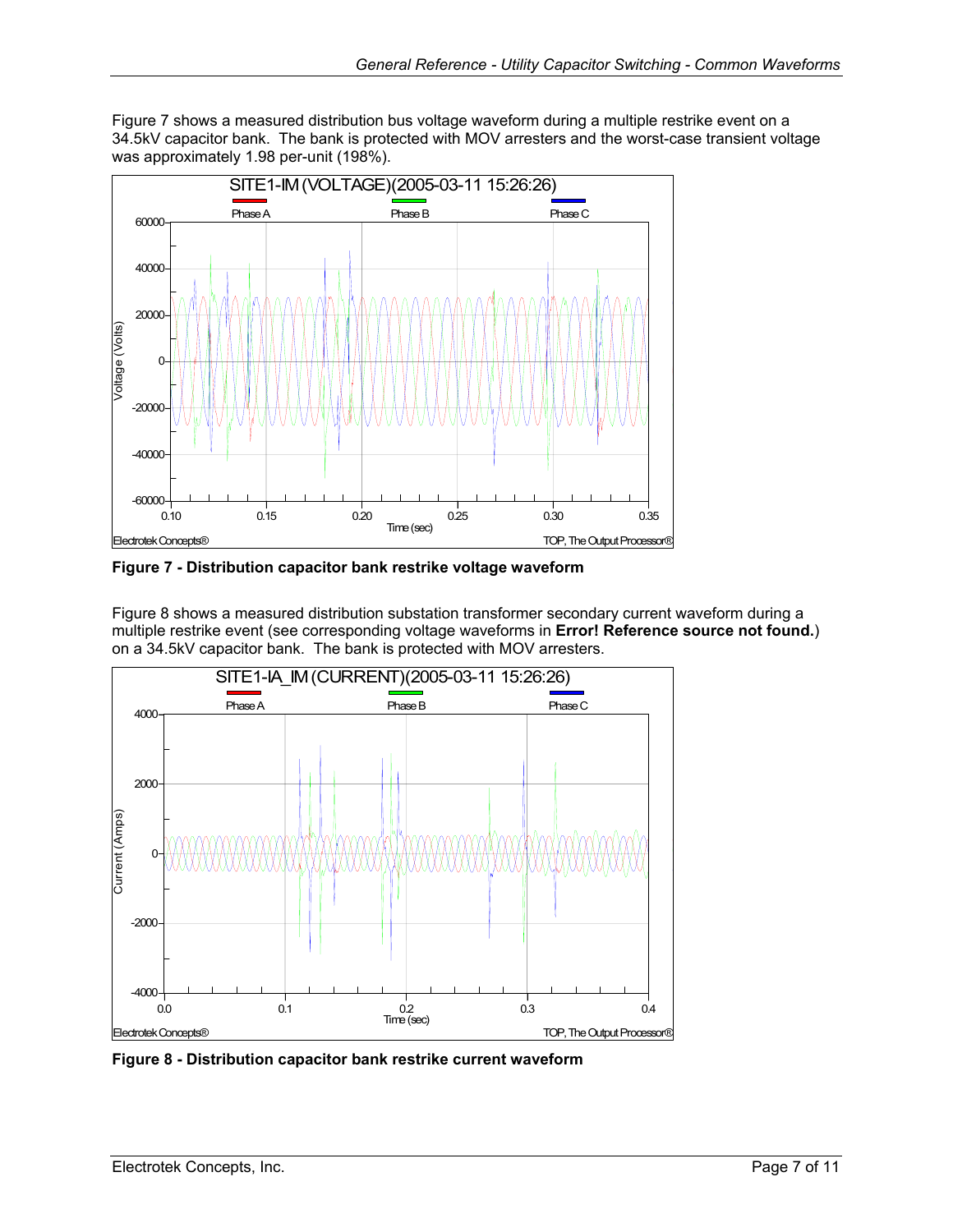<span id="page-7-1"></span>

<span id="page-7-0"></span>[Figure 9](#page-7-1) shows a distribution substation transformer secondary current waveform during the energization of two distribution capacitor banks. The peak current on the CT secondary circuit was 401 A.

**Figure 9 - Distribution substation capacitor bank energizing current waveform** 

[Figure 10](#page-7-2) shows a measured distribution substation transformer secondary current waveform during the energization of a distribution capacitor bank. The harmonic distortion of the steady-state current after the capacitor bank switching is approximately 11%.

<span id="page-7-2"></span>

**Figure 10 - Distribution feeder capacitor bank energizing/resonance current waveform**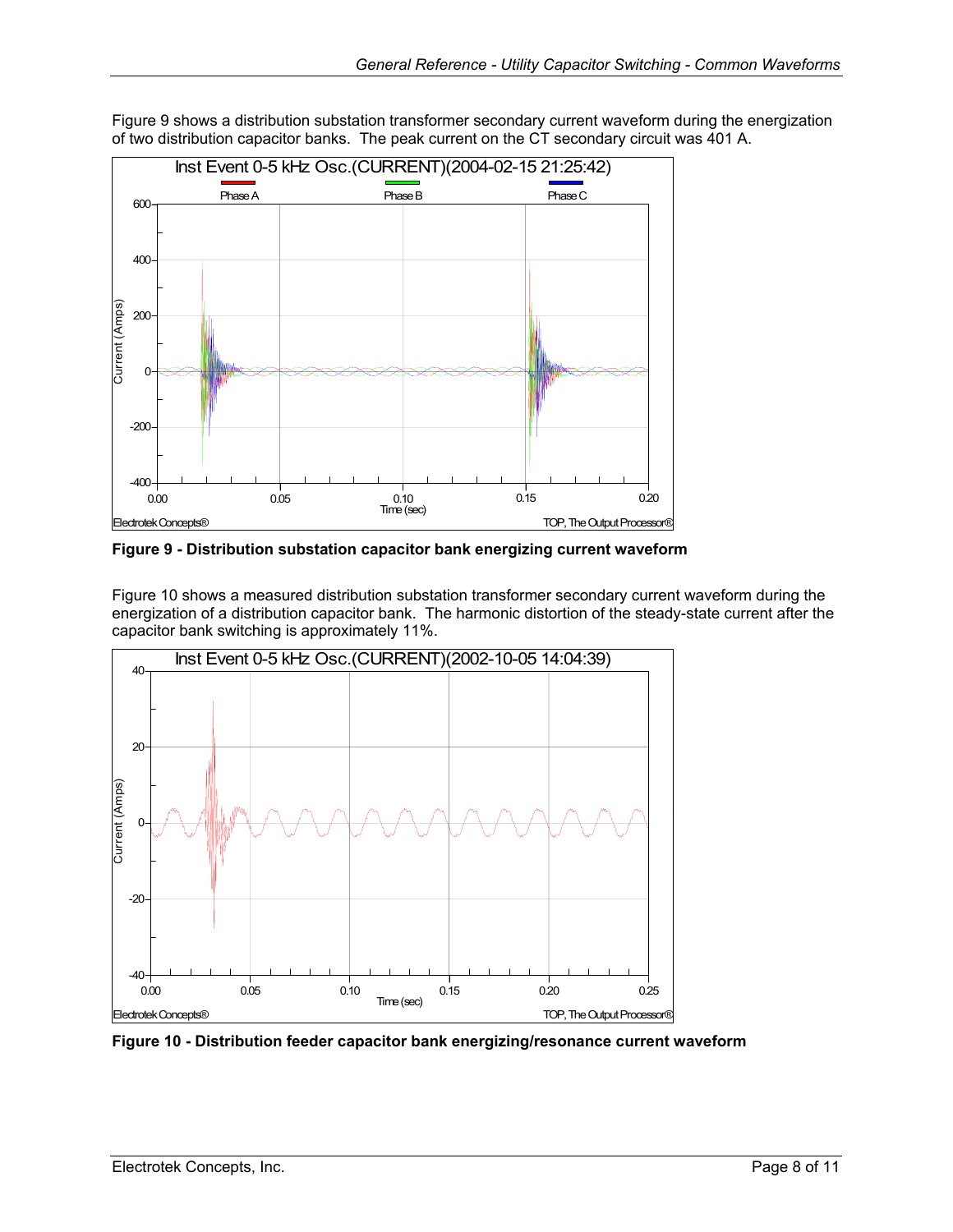<span id="page-8-0"></span>[Figure 11](#page-8-1) shows a distribution bus voltage waveform during energization of a utility 34.5kV capacitor bank with another bank on the same bus. The resulting transient voltage and voltage rise were 1.5 per-unit (150%) and 1% respectively.

<span id="page-8-1"></span>

**Figure 11 - Distribution substation capacitor bank back-to-back switching voltage waveform** 

<span id="page-8-2"></span>

[Figure 12](#page-8-2) shows a measured distribution feeder current waveform for an arcing capacitor bank switch during energizing of a 300 kVAr pole mounted capacitor bank on a 4.16kV distribution feeder.

**Figure 12 - Distribution feeder arcing capacitor bank switch current waveform**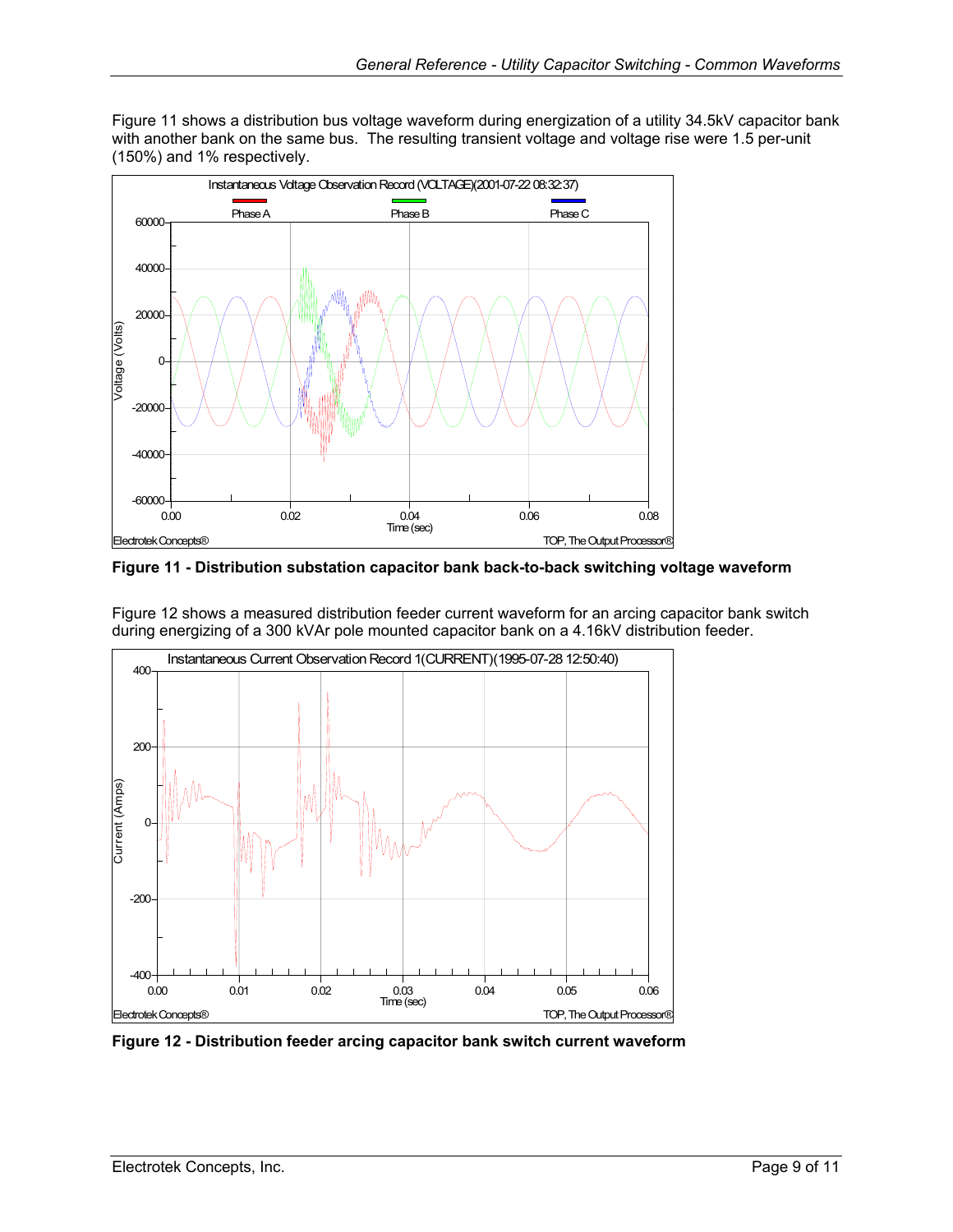<span id="page-9-0"></span>[Figure 13](#page-9-1) shows a measured distribution feeder current waveform during energization of a distribution capacitor bank. The resulting peak transient current was 561 A and the full load capacitor bank current was approximately 65 amps rms.

<span id="page-9-1"></span>

**Figure 13 - Distribution feeder current waveform during capacitor bank switching** 

[Figure 14](#page-9-2) shows a measured distribution feeder voltage during energization of a 4.16kV distribution capacitor bank. The resulting transient voltage was 1.48 per-unit (148%) and the steady-state voltage rise was approximately 0.4%.

<span id="page-9-2"></span>

**Figure 14 - Distribution feeder capacitor bank energizing voltage waveform**